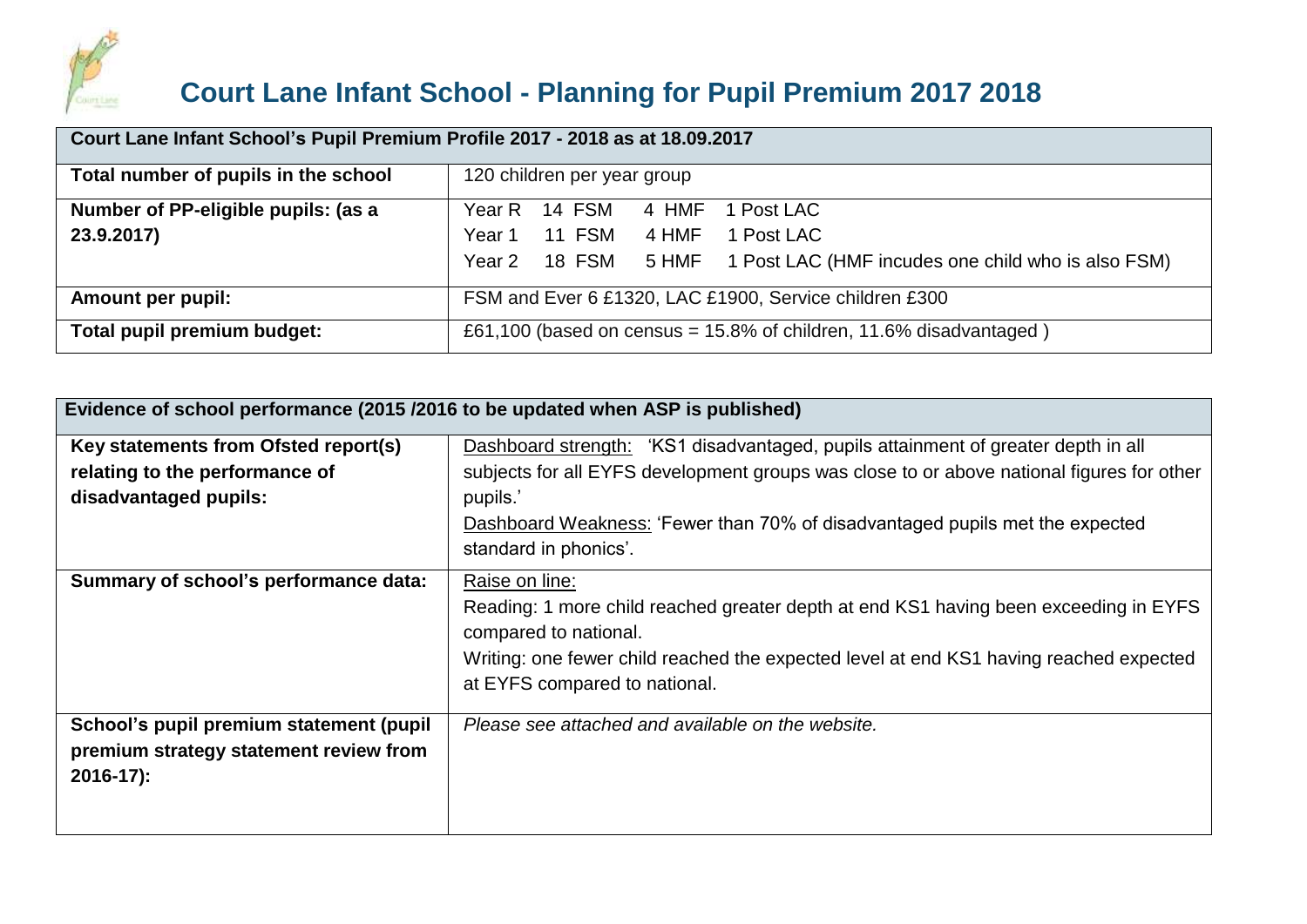## **Pupil premium strategy statement**

|                               | 1. Summary information          |                                  |        |                                  |                                  |
|-------------------------------|---------------------------------|----------------------------------|--------|----------------------------------|----------------------------------|
| <b>School</b>                 | <b>Court Lane Infant School</b> |                                  |        |                                  |                                  |
| <b>Academic Year</b>          | $2017 -$<br>2018                | <b>Total PP budget</b>           | £61100 | Date of most recent PP Review    |                                  |
| <b>Total number of pupils</b> | 360                             | Number of pupils eligible for PP | 56     | Date for next PP Strategy Review | 6 <sup>th</sup> November<br>2017 |

| 2. Current attainment and progress                                                                          |                                                    |     |                                             |                                             |                                                                        |     |        |      |
|-------------------------------------------------------------------------------------------------------------|----------------------------------------------------|-----|---------------------------------------------|---------------------------------------------|------------------------------------------------------------------------|-----|--------|------|
| <b>Attainment</b>                                                                                           |                                                    |     | Disadvantaged Court Lane Infant (2016 2017) |                                             | Other national (2015 2016 to be updated when<br>figures are available) |     |        |      |
|                                                                                                             | $EXS+$                                             |     | Higher                                      |                                             | $EXS+$                                                                 |     | Higher |      |
| % of pupils achieving the expected standard in reading, writing and maths                                   | R 79%<br>R 53%<br>W 74%<br>W 11%<br>M 80%<br>M 22% |     |                                             | R 78%<br>W 70%<br>M 77%                     |                                                                        |     |        |      |
| Progress (from expected or above at EYFS)<br>(2015 2016 to be updated when figures are available)           | Disadvantaged (Court Lane Inf)                     |     |                                             | Difference from national (highlight if sig) |                                                                        |     |        |      |
|                                                                                                             | Overall                                            | Low | Mid                                         | High                                        | Overall                                                                | Low | Mid    | High |
| Progress score for reading: low, middle, high                                                               | 69%                                                | 33% | 83%                                         | 100%                                        | 78%                                                                    | 39% | 87%    | 99%  |
| Progress score for writing: low, middle, high                                                               |                                                    | 25% | 50%<br>(-1 pupil)                           | 100%                                        | 70%                                                                    | 33% | 83%    | 99%  |
| Progress score for maths: low, middle, high                                                                 |                                                    | 25% | 100%                                        | 100%                                        | 77%                                                                    | 40% | 87%    | 99%  |
| Progress of any other groups (more than 5 pupils) making progress compared with<br>national (eg boys, SEN/D |                                                    |     |                                             |                                             |                                                                        |     |        |      |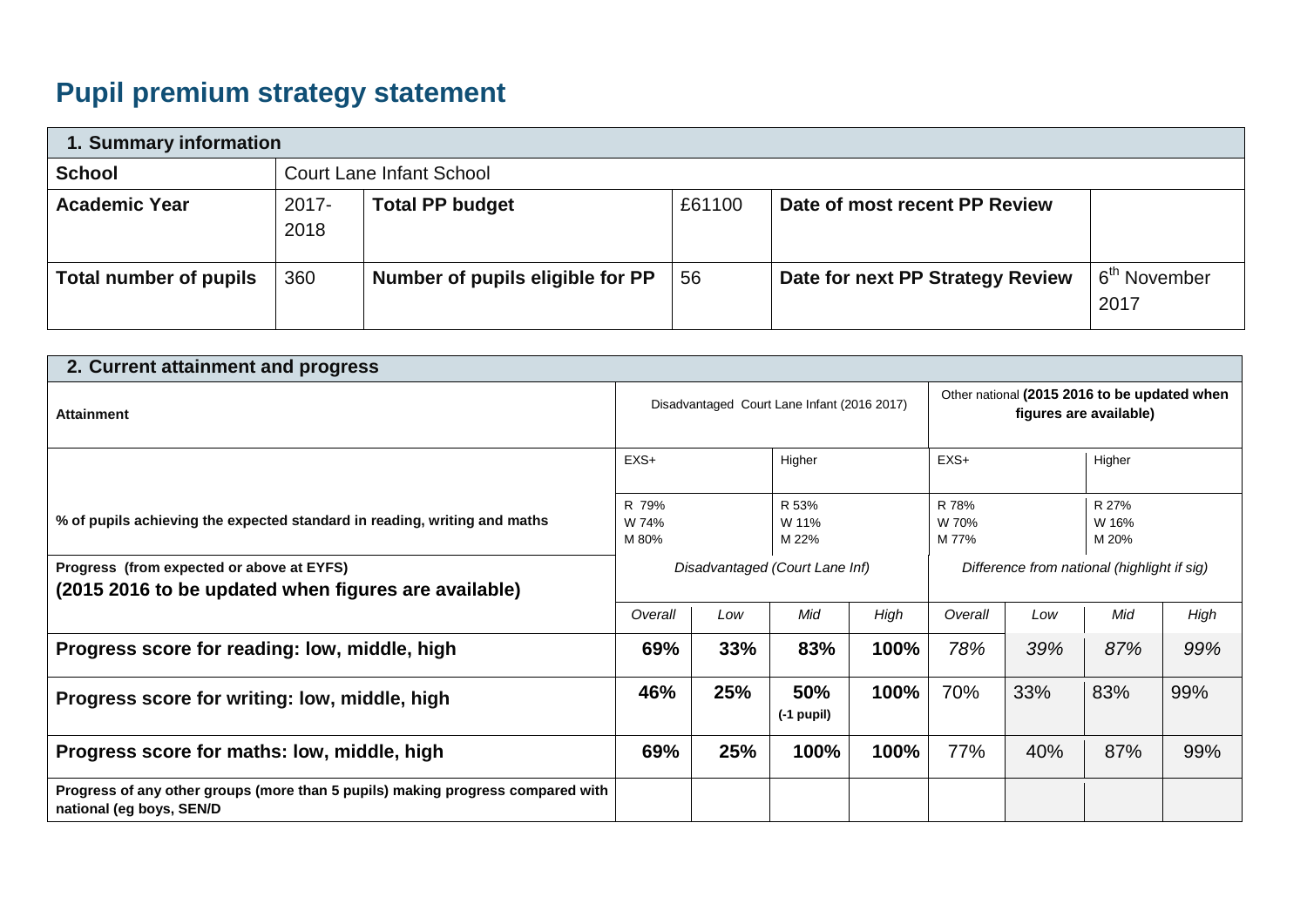|    |                                                                                           |                                                                                                   | 3. Barriers to future attainment (for pupils eligible for PP)                                                        |  |  |  |  |
|----|-------------------------------------------------------------------------------------------|---------------------------------------------------------------------------------------------------|----------------------------------------------------------------------------------------------------------------------|--|--|--|--|
|    |                                                                                           |                                                                                                   | In-school barriers (issues to be addressed in school, such as poor oral language skills)                             |  |  |  |  |
| А. |                                                                                           |                                                                                                   | Emotional and physical wellbeing of some children impacts on their ability to fully participate in school activities |  |  |  |  |
| В. |                                                                                           | Some show a lack of resilience and the ability to use learning to learn behaviours                |                                                                                                                      |  |  |  |  |
| C. | Many pupils lack life experiences to support rounded development and vocabulary expansion |                                                                                                   |                                                                                                                      |  |  |  |  |
| D. |                                                                                           | Some do not access support for reading and maths via ICT that the school has made available       |                                                                                                                      |  |  |  |  |
| Е  |                                                                                           | Reading outcomes are low at beginning of EYFS, with poor access and experience of Reading at home |                                                                                                                      |  |  |  |  |
|    |                                                                                           |                                                                                                   | External barriers (issues which also require action outside school, such as low attendance rates)                    |  |  |  |  |
| F. |                                                                                           |                                                                                                   | Parental support needs to be encouraged and developed                                                                |  |  |  |  |
| G. |                                                                                           |                                                                                                   | Attendance levels are poor for a small number of children                                                            |  |  |  |  |
| Η. |                                                                                           |                                                                                                   | Difficult home circumstances impacting on children's wellbeing                                                       |  |  |  |  |

|    | 4. Outcomes (Desired outcomes and how they will be measured)                                                                                                             | <b>Success criteria</b>                                                                                                                                                          |
|----|--------------------------------------------------------------------------------------------------------------------------------------------------------------------------|----------------------------------------------------------------------------------------------------------------------------------------------------------------------------------|
| Α. | To improve the attendance of the children that last year fell below 95%.                                                                                                 | Increase attendance levels for each child over 2016<br>2017 figure.                                                                                                              |
| В. | To ensure that children make accelerated progress in reading during Year 2 in order to obtain above<br>70% at expected level and diminish the difference seen in Year 1. | Above 70% reach expected level in reading.<br>2016/17 Disadvantaged pupils Court Lane 79% in<br>Year 2 but in Year 1 only 66% (Nationally 69.0%<br>2015/2016) gap in Year 1 16%. |
| C. | To increase the percentage of disadvantaged children attaining the expected standard for phonics.                                                                        | Percentage increase over last year (61%)                                                                                                                                         |
| D. | To ensure that children make accelerated progress in writing during Year 2 in order to obtain above<br>70% at expected level and diminish the difference seen in Year 1. | At least 4 children move up to expected level during<br>Year 2. In Year 1 disadvantaged at expected 50%,<br>non-disadvantaged 73% - gap 23%.                                     |
| Ε. | To diminish the difference in maths attainment in Early Years to the same level as that seen in reading<br>and writing.                                                  | Difference in line with reading and writing.<br>2016/2017 difference: reading 11%, writing 13%,<br>maths 21%                                                                     |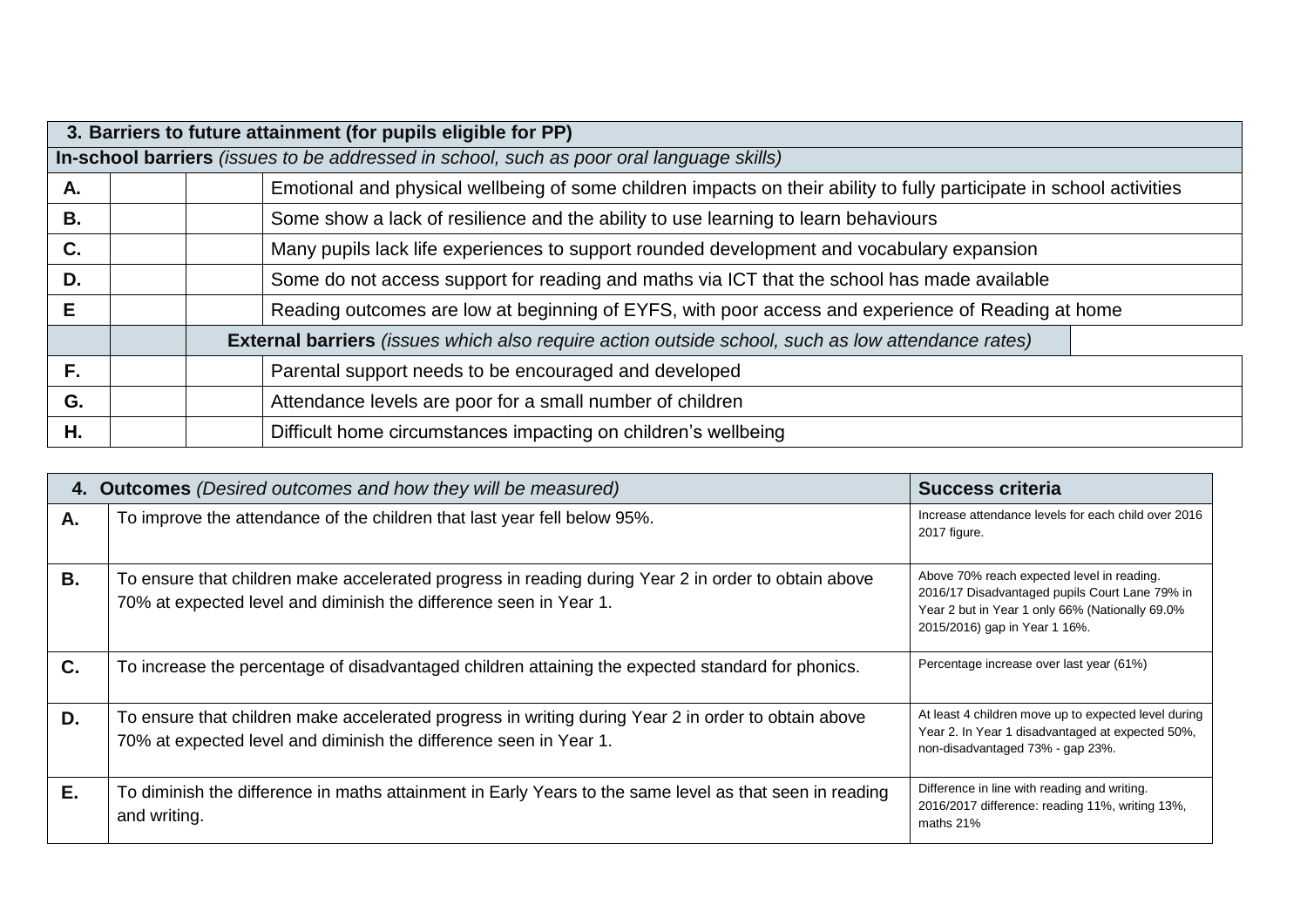| F.                    | Additional support provided and accessed by parents and families to support wellbeing of children and<br>adults.                   |                                                      |                                                                                                                                                      | project.                                                                                                                                    | Parents engage with school, access new MABS<br>support, use lending library and have access to<br>support and information provided by anomaly |                                                             |
|-----------------------|------------------------------------------------------------------------------------------------------------------------------------|------------------------------------------------------|------------------------------------------------------------------------------------------------------------------------------------------------------|---------------------------------------------------------------------------------------------------------------------------------------------|-----------------------------------------------------------------------------------------------------------------------------------------------|-------------------------------------------------------------|
|                       | 5. Planned expenditure                                                                                                             |                                                      |                                                                                                                                                      |                                                                                                                                             |                                                                                                                                               |                                                             |
|                       | Academic year                                                                                                                      | 2017-2018                                            |                                                                                                                                                      |                                                                                                                                             |                                                                                                                                               |                                                             |
|                       |                                                                                                                                    | targeted support and support whole school strategies | The three headings below enable schools to demonstrate how they are using the Pupil Premium to improve classroom pedagogy, provide                   |                                                                                                                                             |                                                                                                                                               |                                                             |
|                       | i. Quality of teaching for all                                                                                                     |                                                      |                                                                                                                                                      |                                                                                                                                             |                                                                                                                                               |                                                             |
|                       | <b>Desired outcome</b>                                                                                                             | Chosen action /<br>approach                          | What is the evidence and<br>rationale for this choice?                                                                                               | How will you ensure it is<br>implemented well?                                                                                              | <b>Staff lead</b>                                                                                                                             | When will you review<br>implementation?                     |
| children              | Improve phonics<br>outcomes for all                                                                                                | <b>Phonics</b>                                       | Phonics supports reading and<br>writing and when mastered<br>allows high level skills to be<br>considered more readily.                              | <b>School Improvement Priority</b><br>Group set up to promote<br>throughout school.<br>All class teachers closely<br>monitor assessment for | <b>LWW</b>                                                                                                                                    | Pupil progress<br>meetings<br>Weekly assessment<br>meetings |
| curriculum            | Children have access<br>to and are willing to<br>take on Challenge in<br>all areas of the                                          | Challenge                                            | To support staff in QFT though<br>enabling them to support<br>children accessing and<br>accepting challenge                                          | School Improvement<br>Priority.<br>Group set up to promote<br>throughout school.                                                            | <b>KB</b>                                                                                                                                     | Pupil progress<br>meetings<br><b>Cohort reviews</b>         |
| stamina and<br>child. | Improved wellbeing -<br>both physical and<br>emotional of children<br>within school to<br>support learning<br>development of whole | Wellbeing                                            | Evidence shows that a child's<br>wellbeing has a large impact<br>on their ability to learn and their<br>future development of good<br>mental health. | School Improvement<br>Priority.<br>Group set up to promote<br>throughout school.                                                            | <b>KP</b>                                                                                                                                     | Termly                                                      |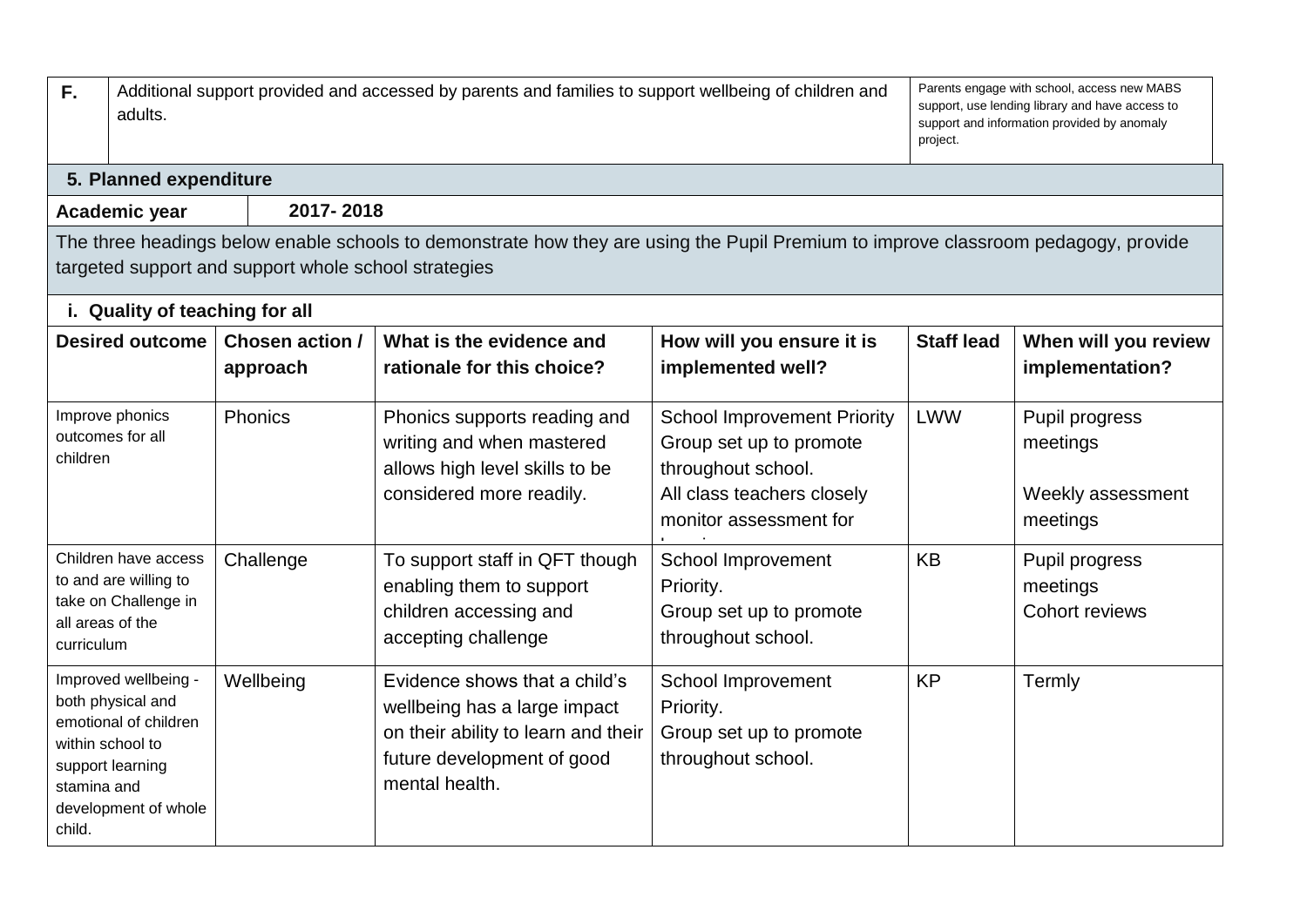|                                                                                                                 | Total budgeted cost   TBC                         |                                                                                                                                                                                                                                                                                                                              |                                                                                                                                                                                                             |                            |                                                         |
|-----------------------------------------------------------------------------------------------------------------|---------------------------------------------------|------------------------------------------------------------------------------------------------------------------------------------------------------------------------------------------------------------------------------------------------------------------------------------------------------------------------------|-------------------------------------------------------------------------------------------------------------------------------------------------------------------------------------------------------------|----------------------------|---------------------------------------------------------|
| ii. Targeted support                                                                                            |                                                   |                                                                                                                                                                                                                                                                                                                              |                                                                                                                                                                                                             |                            |                                                         |
| <b>Desired outcome</b>                                                                                          | Chosen action /<br>approach                       | What is the evidence and<br>rationale for this choice?                                                                                                                                                                                                                                                                       | How will you ensure it is<br>implemented well?                                                                                                                                                              | <b>Staff lead</b>          | When will you review<br>implementation?                 |
| To improve the<br>attendance of<br>children under 95%                                                           | Conferencing                                      | Research evidence shows this has an impact<br>and evidence seen within other schools on<br>Challenge the Gap programme last year.                                                                                                                                                                                            | Visit and discuss with Challenge the Gap<br>schools. Read research. Provide resources<br>that entice and engage children in process.                                                                        | <b>KP</b>                  | Throughout the year<br>and at pupil progress<br>reviews |
| To improve access to<br>reading and maths<br>consolidation and<br>overlearning.                                 | Reading eggs/<br>mathletics club                  | ICT evidence programmes that support<br>overlearning and application of skills in a way<br>children enjoy and promote progress.                                                                                                                                                                                              | KP to run lunchtime club                                                                                                                                                                                    | <b>KP</b>                  | Termly                                                  |
| Improved attainment<br>of targeted pupil<br>premium children                                                    | Small group and<br>individual<br>targeted support | Some children need targeted support to catch<br>up or reach their potential. This method<br>ensures support is given by experienced<br>Teachers. LSA's and SNA's using a variety of<br>methods best suited to the needs of the<br>individual children, including Sidney, FFT wave<br>3, Maths, ELSA support, booster groups. | INCo / pupil premium champion will identify<br>children ad set up appropriate<br>interventions. Booster groups will also be<br>considered as necessary and will be<br>identified by Pupil Premium Champion. | <b>SC</b><br><b>KP</b>     | <b>Pupil Progress reviews</b><br>and as necessary.      |
|                                                                                                                 |                                                   |                                                                                                                                                                                                                                                                                                                              |                                                                                                                                                                                                             | <b>Total budgeted cost</b> | <b>TBC</b>                                              |
| iii. Other approaches                                                                                           |                                                   |                                                                                                                                                                                                                                                                                                                              |                                                                                                                                                                                                             |                            |                                                         |
| <b>Desired outcome</b>                                                                                          | Chosen action /                                   | What is the evidence and                                                                                                                                                                                                                                                                                                     | How will you ensure it is                                                                                                                                                                                   | <b>Staff lead</b>          | When will you review                                    |
|                                                                                                                 | approach                                          | rationale for this choice?                                                                                                                                                                                                                                                                                                   | implemented well?                                                                                                                                                                                           |                            | implementation?                                         |
| Improve children's<br>learning to learn<br>behaviours for<br>increased learning<br>stamina and<br>independence. | Learning Behaviour<br>Champions                   | Well documented to have a positive impact on<br>children's life-long learning                                                                                                                                                                                                                                                | SLT lead and embed throughout school<br>practice. Rreview and adapt to maintain<br>momentum.                                                                                                                | <b>KP</b>                  | <b>June 2018</b>                                        |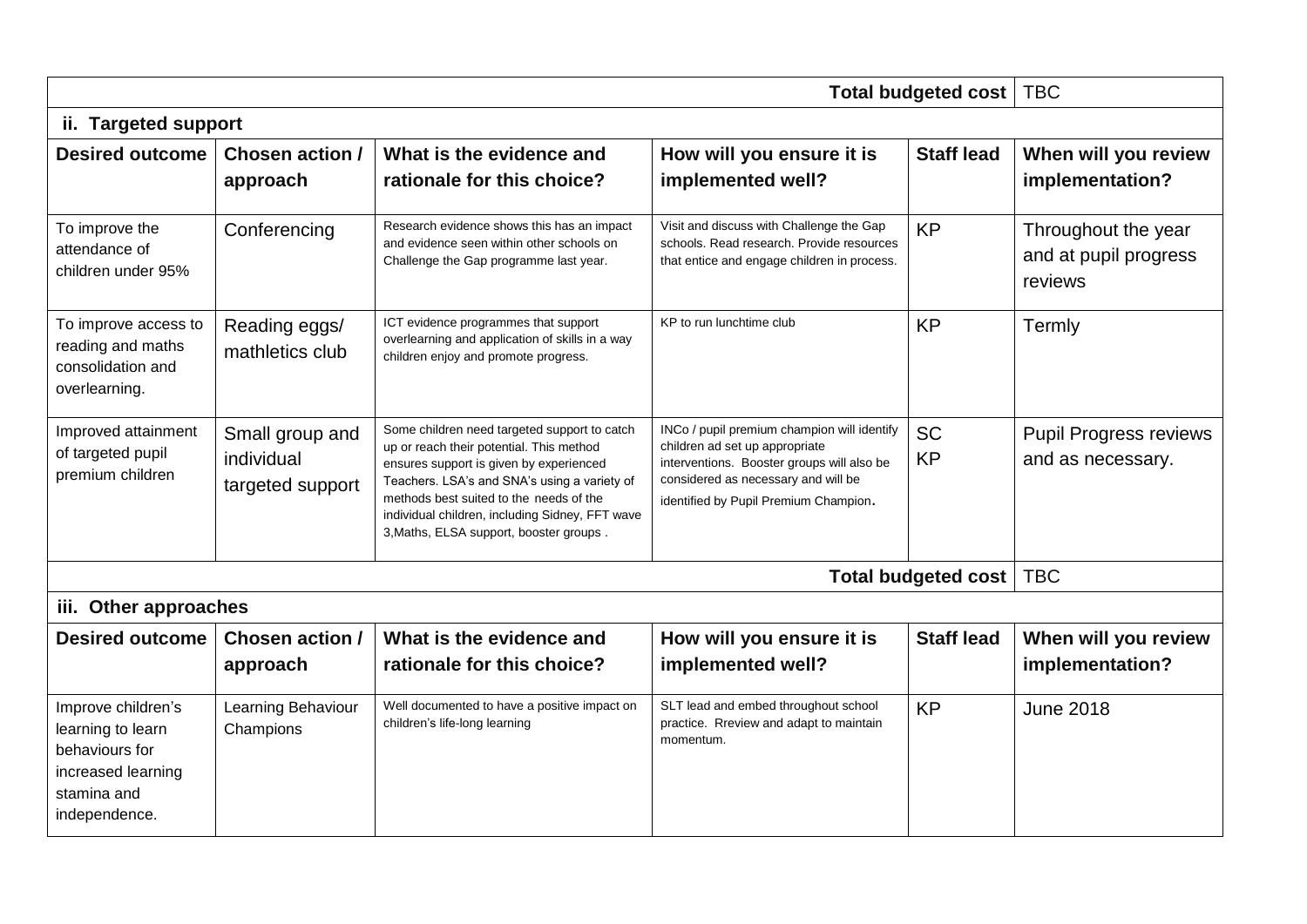| Increase the<br>opportunity for pupils<br>to access clubs, trips<br>and a wider range of<br>life experiences | Subsidises available<br>for trips, costs<br>covered for some<br>clubs, additional<br>trips arranged | Reflects falling income of vulnerable families<br>and their ability to give children access to<br>additional experiences.                                                                                       | Take up will be monitored by office and<br>discussed with Pupil Premium Champion.<br>Court Lane Crystals introduced across<br>school to ensure and support life<br>experiences of children within school. | <b>KP</b>                  | <b>July 2017</b> |
|--------------------------------------------------------------------------------------------------------------|-----------------------------------------------------------------------------------------------------|-----------------------------------------------------------------------------------------------------------------------------------------------------------------------------------------------------------------|-----------------------------------------------------------------------------------------------------------------------------------------------------------------------------------------------------------|----------------------------|------------------|
| <b>Additional facilities</b><br>available to support<br>parent and family<br>wellbeing                       | <b>MABS</b> support<br>Anomaly project<br>Lending library<br>Helping my child to<br>learn           | Wellbeing has a major impact on ability to<br>learn. By supporting wellbeing of both child<br>and family we are addressing an area which is<br>evident has had an impact on our children's<br>ability to learn. | Support will be both targeted and general<br>to tackle this area at different levels.<br>SLT and whole school priority and focus.                                                                         | <b>KP</b>                  | Termly           |
| Improve support and<br>verification of<br>methods used and<br>records kept                                   | <b>Pupil Premium</b><br><b>External Trust</b><br>Review                                             | Requirement to have a review and also shown<br>to have positive impact on effective usage of<br>Pupil Premium funds.                                                                                            | Research in choosing most appropriate<br>person to undertake review and ensure<br>suggestions are considered & implemented<br>where necessary.                                                            | KP KG<br><b>JR</b>         | Autumn 2017      |
|                                                                                                              |                                                                                                     |                                                                                                                                                                                                                 |                                                                                                                                                                                                           | <b>Total budgeted cost</b> | <b>TBC</b>       |

|                                | 6. Review of expenditure (please see last years review on different format) |                                                                                                                                 |                                                                              |             |  |  |
|--------------------------------|-----------------------------------------------------------------------------|---------------------------------------------------------------------------------------------------------------------------------|------------------------------------------------------------------------------|-------------|--|--|
| <b>Previous Academic Year</b>  |                                                                             | 2016 2017                                                                                                                       |                                                                              |             |  |  |
|                                | i. Quality of teaching for all                                              |                                                                                                                                 |                                                                              |             |  |  |
| <b>Desired outcome</b>         | <b>Chosen action</b><br>/ approach                                          | <b>Estimated impact:</b> Did you meet the<br>success criteria? Include impact on pupils<br>not eligible for PP, if appropriate. | <b>Lessons learned</b><br>(and whether you will continue with this approach) | <b>Cost</b> |  |  |
|                                |                                                                             |                                                                                                                                 |                                                                              |             |  |  |
| ii.<br><b>Targeted support</b> |                                                                             |                                                                                                                                 |                                                                              |             |  |  |